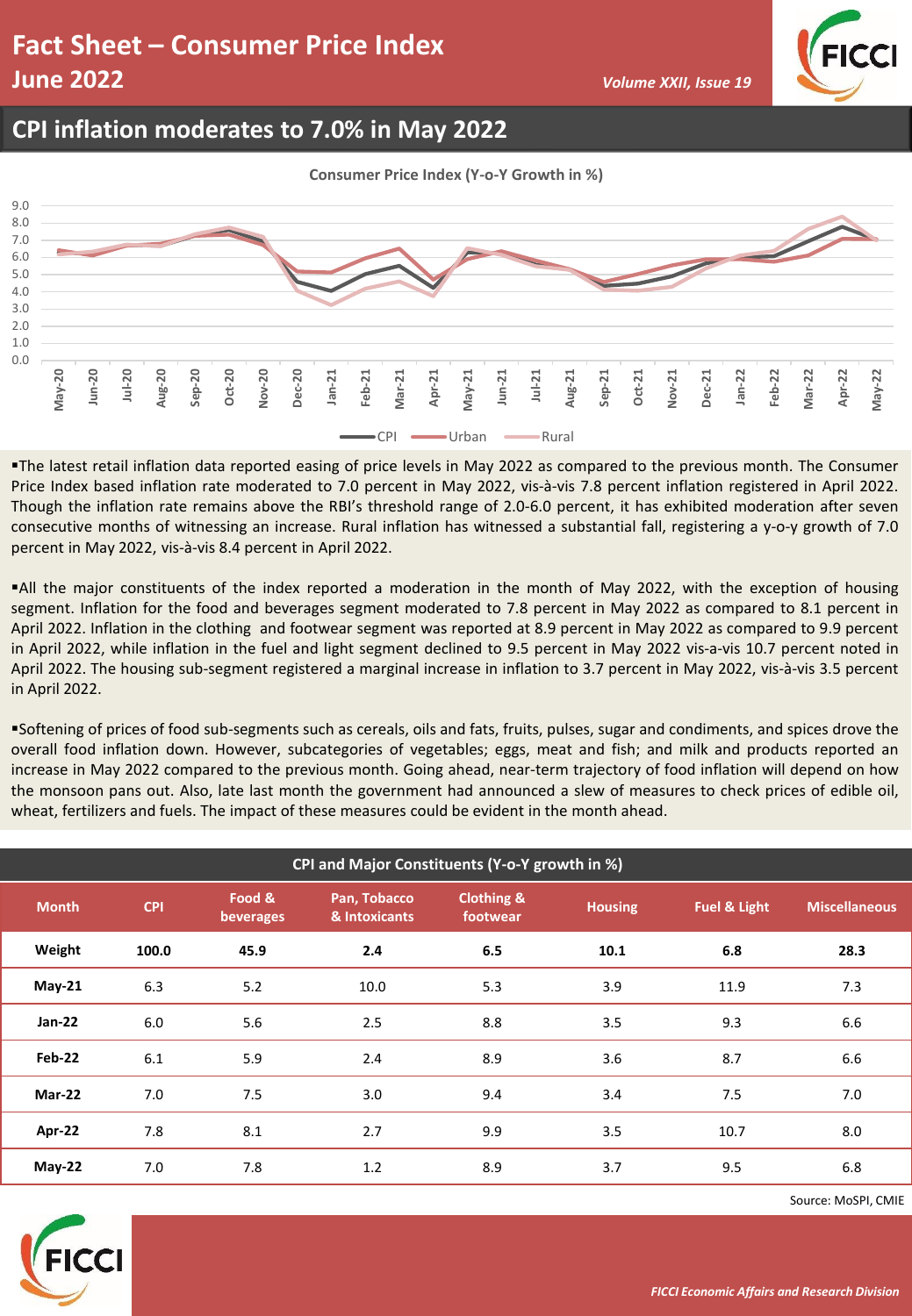### **Fact Sheet – Consumer Price Index June 2022** *Volume XXII, Issue 19 Volume XXII, Issue 19*



| CPI – Key Sub-segments of Food (Y-o-Y growth in %) |      |          |                                   |                             |               |               |                   |                               |                         |               |
|----------------------------------------------------|------|----------|-----------------------------------|-----------------------------|---------------|---------------|-------------------|-------------------------------|-------------------------|---------------|
| <b>Month</b>                                       | Food | products | Cereals and Egg, fish and<br>meat | <b>Milk and</b><br>products | Oils and fats | <b>Fruits</b> | <b>Vegetables</b> | <b>Pulses and</b><br>products | Sugar and<br>condiments | <b>Spices</b> |
| Weight                                             | 39.1 | 9.7      | 4.0                               | 6.6                         | 3.6           | 2.9           | 6.0               | 2.4                           | 1.4                     | 2.5           |
| $May-21$                                           | 5.0  | $-1.4$   | 9.6                               | 0.6                         | 30.9          | 11.9          | $-1.9$            | 9.4                           | $-1.5$                  | 6.9           |
| $Jan-22$                                           | 5.4  | 3.5      | 5.1                               | 4.1                         | 18.7          | 2.3           | 5.1               | 3.0                           | 5.5                     | 4.7           |
| Feb-22                                             | 5.9  | 4.0      | 7.1                               | 3.9                         | 16.4          | 2.3           | 6.1               | 3.0                           | 5.4                     | 6.2           |
| Mar-22                                             | 7.7  | 5.0      | 9.0                               | 4.7                         | 18.7          | 2.5           | 11.6              | 2.6                           | 5.5                     | 8.5           |
| Apr-22                                             | 8.3  | 6.0      | 6.3                               | 5.5                         | 17.3          | 5.0           | 15.3              | 1.9                           | 5.2                     | 10.6          |
| $May-22$                                           | 8.0  | 5.3      | 7.1                               | 5.6                         | 13.3          | 2.3           | 18.3              | $-0.4$                        | 4.3                     | 9.9           |
| Source: MoSPI, CMIE                                |      |          |                                   |                             |               |               |                   |                               |                         |               |

▪ Inflation in the miscellaneous segment reported a conspicuous decline in May 2022 easing to 6.8 percent vis-à-vis 8.0 percent in April 2022. Y-o-y growth in price level in case of almost all the constituents of the miscellaneous segment registered a fall in May 2022 as compared to the previous month.

| CPI - Key Sub-segments of Miscellaneous (Y-o-Y growth in %) |                      |                                          |               |                              |                                      |                                |               |  |  |  |
|-------------------------------------------------------------|----------------------|------------------------------------------|---------------|------------------------------|--------------------------------------|--------------------------------|---------------|--|--|--|
| <b>Month</b>                                                | <b>Miscellaneous</b> | Household<br><b>Goods &amp; Services</b> | <b>Health</b> | Transport &<br>Communication | <b>Recreation &amp;</b><br>Amusement | Education,<br>Stationery, etc. | Personal care |  |  |  |
| Weight                                                      | 28.3                 | 3.8                                      | 5.9           | 8.6                          | 1.7                                  | 4.5                            | 3.9           |  |  |  |
| $May-21$                                                    | 7.3                  | 3.7                                      | 8.4           | 12.4                         | 6.1                                  | 1.0                            | 7.4           |  |  |  |
| $Jan-22$                                                    | 6.6                  | 7.1                                      | 6.9           | 9.3                          | 7.0                                  | 3.3                            | 3.5           |  |  |  |
| Feb-22                                                      | 6.6                  | 7.2                                      | 6.8           | 8.1                          | 6.9                                  | 3.6                            | 5.5           |  |  |  |
| Mar-22                                                      | 7.0                  | 7.7                                      | 7.0           | 8.0                          | 7.0                                  | 3.6                            | 8.7           |  |  |  |
| Apr-22                                                      | 8.0                  | 8.0                                      | 7.2           | 10.9                         | 7.3                                  | 4.1                            | 8.6           |  |  |  |
| $May-22$                                                    | 6.8                  | 6.9                                      | 5.5           | 9.5                          | 6.0                                  | 4.1                            | 6.2           |  |  |  |
| Source: MoSPI, CMIE                                         |                      |                                          |               |                              |                                      |                                |               |  |  |  |



**Household Inflation Expectations**

Inflation perception of households in May 2022 remained well over the 10 per cent level according to the latest round of the RBI's Inflation Expectations Survey. Current median inflation perception of households increased by 40 bps compared to March 2022, to 10.1 percent in May 2022. The 3-months and 1-year ahead expectations increased by 10 bps and 30 bps each respectively in the current round, vis-à-vis the previous survey round. Further, households' inflation expectations for 3-months ahead and 1-year ahead periods were seen to be converging at the greater than 10 percent level.



*FICCI Economic Affairs and Research Division*